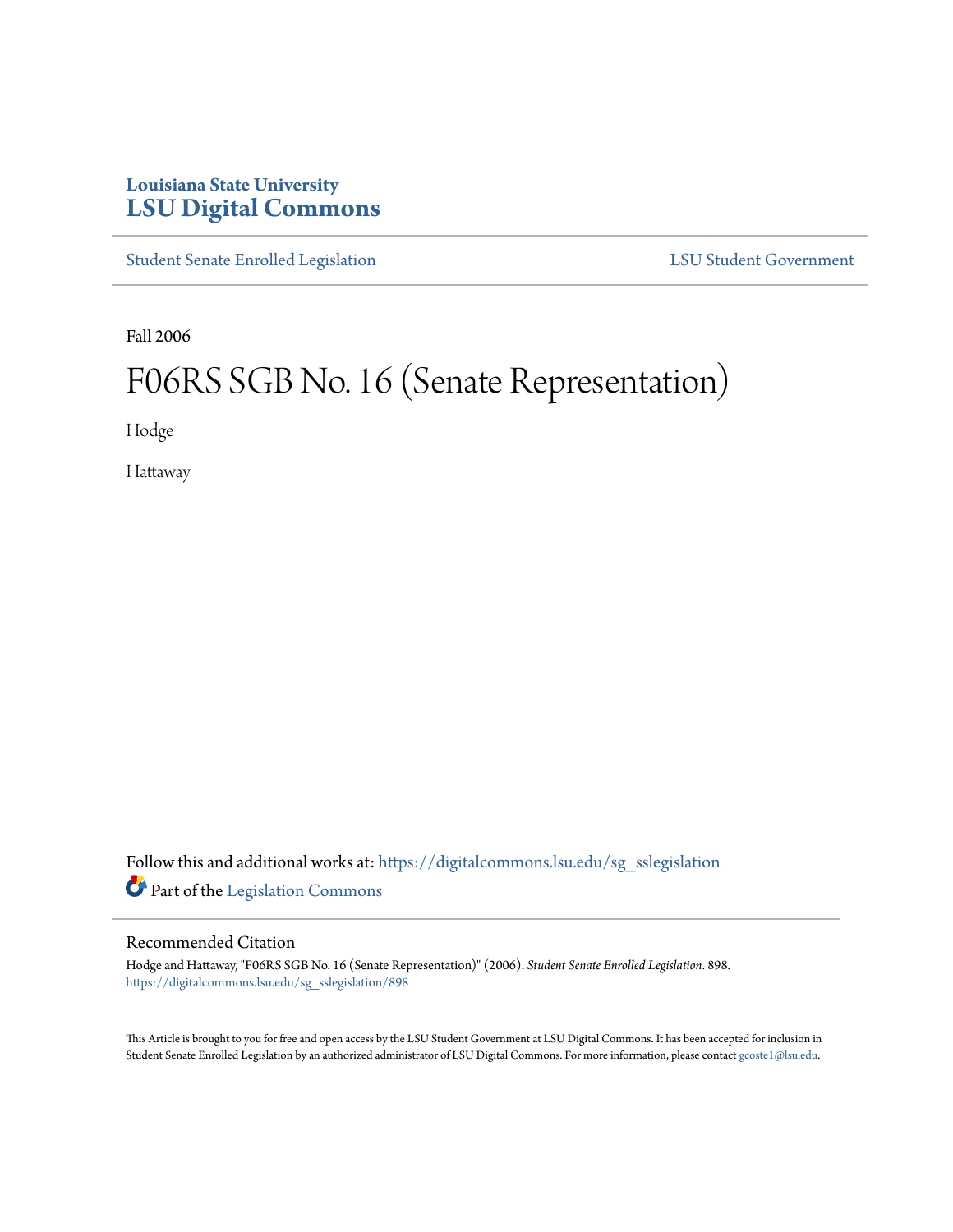|               | STUDENT GOVERNMENT                                            | <b>ENGROSSED</b>                                                      |  |  |
|---------------|---------------------------------------------------------------|-----------------------------------------------------------------------|--|--|
| $\frac{1}{2}$ | LOUISIANA STATE UNIVERSITY                                    |                                                                       |  |  |
| 4             | <b>STUDENT SENATE</b>                                         |                                                                       |  |  |
| 5             | <b>FocRS</b>                                                  |                                                                       |  |  |
| 6             | <b>SGB</b> No. 16                                             |                                                                       |  |  |
| $\tau$        | BY: SENATOR HODGE AND SENATOR HATTAWAY                        |                                                                       |  |  |
| 8             |                                                               |                                                                       |  |  |
| 9             |                                                               | <b>A BILL</b>                                                         |  |  |
| 10            |                                                               | TO AMEND ARTICLE II, SECTION 6(1) OF THE LOUISIANA STATE UNIVERSITY & |  |  |
| 11            | <b>AGRICULTURAL AND MECHANICAL COLLEGE STUDENT GOVERNMENT</b> |                                                                       |  |  |
| 12            |                                                               | CONSTITUTION.                                                         |  |  |
| 13            |                                                               |                                                                       |  |  |
| 14            | <b>PARAGRAPH 1:</b>                                           | WHEREAS, ARTICLE II, SECTION 6(1) OF THE STUDENT                      |  |  |
| 15            |                                                               | GOVERNMENT CONSTITUTION LIMITS THE NUMBER OF SENATORS                 |  |  |
| 16            |                                                               | PER ACADEMIC AREA TO A TOTAL OF TEN (10) REGARDLESS OF                |  |  |
| 17            |                                                               | POPULATION, AND                                                       |  |  |
| 18            |                                                               |                                                                       |  |  |
| 19            | <b>PARAGRAPH 2:</b>                                           | WHEREAS, THE UNIVERSITY RECENTLY AGREED TO A PLAN TO                  |  |  |
| 20            |                                                               | COMBINE THE UNIVERSITY COLLEGE FOR THE FRESHMAN YEAR                  |  |  |
| 21            |                                                               | AND THE UNIVERSITY COLLEGE-CENTER FOR ACADEMIC                        |  |  |
| 22            |                                                               | COUNSELING INTO ONE COLLEGE, AND                                      |  |  |
| 23            |                                                               |                                                                       |  |  |
| 24            |                                                               |                                                                       |  |  |
| 25            | <b>PARAGRAPH 3:</b>                                           | WHEREAS, THERE ARE CURRENTLY TEN (10) SENATORS FOR EACH               |  |  |
| 26            |                                                               | OF THESE COLLEGES AND COMBINING THE TWO WILL REDUCE                   |  |  |
| 27            |                                                               | THE NUMBER OF SENATORS BY (10), THEREBY DECREASING THE                |  |  |
| 28            |                                                               | REPRESENTATION for these two colleges, and                            |  |  |
| 29            |                                                               |                                                                       |  |  |
| 30            |                                                               |                                                                       |  |  |
| 31            | PARAGRAPH 4:                                                  | WHEREAS, A MORE EQUITABLE WAY OF ALLOCATING SENATORS                  |  |  |
| 32            |                                                               | PER COLLEGE IS ON A PER PERSON BASIS.                                 |  |  |
| 33            |                                                               |                                                                       |  |  |
| 34            | <b>PARAGRAPH 5:</b>                                           | THEREFORE, BE IT ENACTED BY THE LOUISIANA                             |  |  |
| 35            |                                                               | STATE UNIVERSITY AGRICULTURAL AND                                     |  |  |
| 36            |                                                               | MECHANICAL COLLEGE STUDENT SENATE THAT                                |  |  |
| 37            |                                                               | ARTICLE II, SECTION 6(1) OF THE LSU STUDENT GOVERNMENT                |  |  |
| 38            |                                                               | CONSTITUTION BE AMENDED TO READ:                                      |  |  |
| 39            |                                                               |                                                                       |  |  |
| 40            |                                                               |                                                                       |  |  |
| 41            |                                                               | 1. BY THE FIRST DAY OF DECEMBER OF EACH YEAR, THE NUMBER              |  |  |
| 42            |                                                               | OF SENATORS FROM EACH ACADEMIC AREA SHALL BE ADJUSTED SO              |  |  |
| 43            |                                                               | THERE ARE TWO (2) SENATORS FOR EACH ONE-THOUSAND (1,000),             |  |  |
| 44            |                                                               | ROUNDING UP TO THE NEAREST THOUSAND, REGARDLESS OF                    |  |  |
| 45            |                                                               | ENROLLMENT NUMBERS; NO ACADEMIC AREA MAY HAVE MORE                    |  |  |
| 46            |                                                               | THAN TEN (10) SENATORS.                                               |  |  |
| 47            |                                                               |                                                                       |  |  |
| 48            | PARAGRAPH 6:                                                  | FURTHERMORE, THE FOLLOWING BALLOT QUESTION SHALL BE                   |  |  |
| 49            |                                                               | PLACED ON THE FALL 2006 STUDENT GOVERNMENT ELECTION                   |  |  |
| 50            |                                                               | BALLOT:                                                               |  |  |
| 51            |                                                               |                                                                       |  |  |
| 52            |                                                               | "DO YOU SUPPORT ALLOWING TWO SENATORS FOR EACH 1,000                  |  |  |
| 53            |                                                               | STUDENTS PER COLLEGE FOR REPRESENTATION IN THE LSU                    |  |  |
| 54            |                                                               | <b>STUDENT SENATE?</b>                                                |  |  |
| 55            |                                                               |                                                                       |  |  |